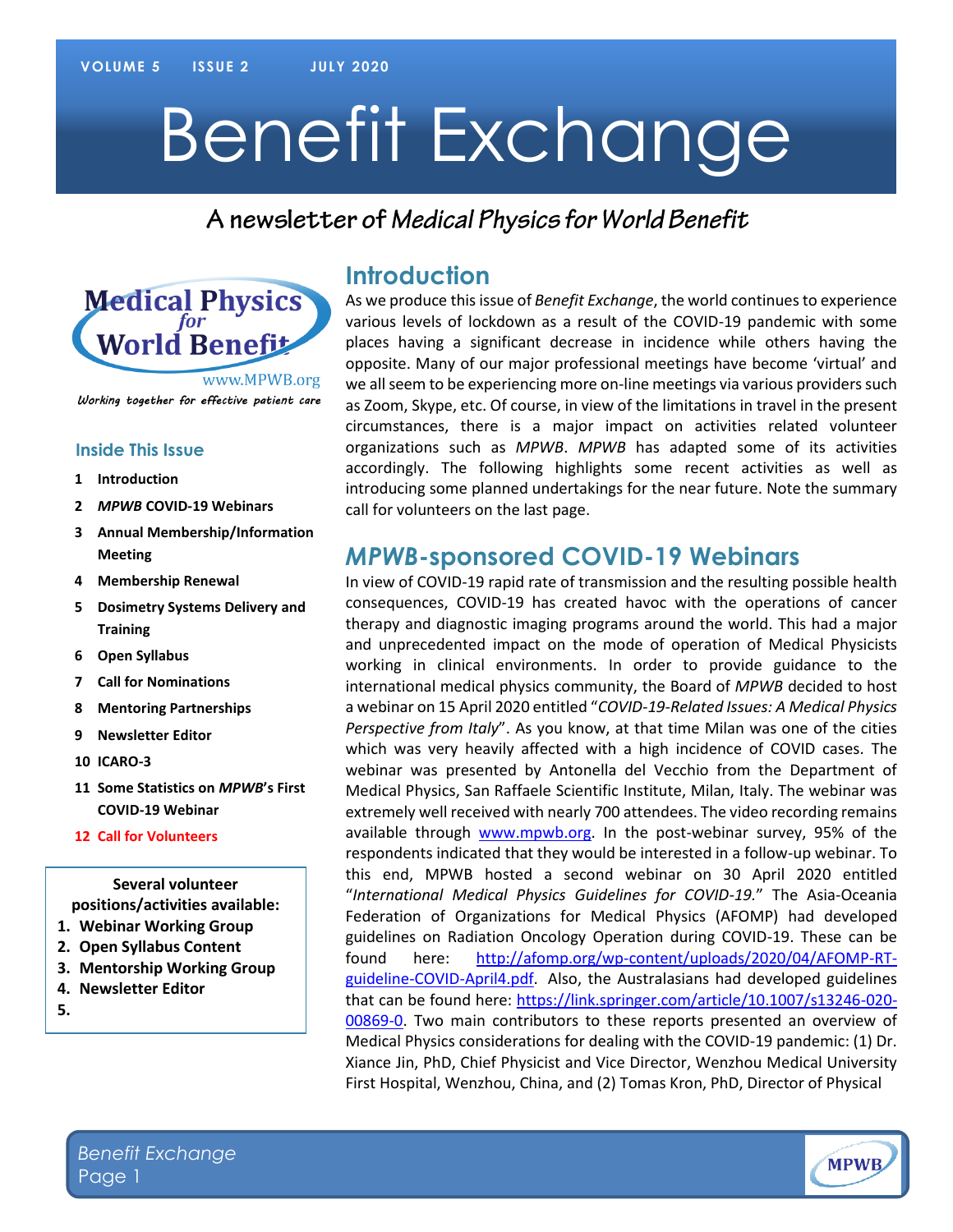Sciences, Peter MacCallum Cancer Institute, Melbourne, Australia. Both sessions were moderated by Parminder Basran, Director of Communications for *MPWB*. With time zone considerations, the time for the second webinar was more friendly towards the eastern world. There were approximately 100 people in attendance. It is clear that there is an appetite by medical physicists for this type of guidance via the webinar format. In view of this interest, the board of *MPWB* is contemplating further webinars for our community of interest. We recognize that webinars have become a common occurrence by many organizations and, therefore, there is a concern about 'supersaturation'. **We welcome your suggestions for topics that are uniquely relevant to our international community.** In addition, we are also looking to develop a **Webinar Working Group**. Thus, **anyone interested in participating in such a Working Group, please contact** [medphyswb@gmail.com.](mailto:medphyswb@gmail.com)

## **Annual Membership/Information Meeting**

In the last few years, we held our annual membership and information meetings at the Annual Meeting of the AAPM. The original intent was to do the same this year at the joint AAPM/COMP meeting in Vancouver; however, this meeting has become a virtual meeting. As a result, we are following suit with a virtual membership and information meeting planned for 26 August 2020. In view of time zone considerations, we are hosting two meetings, one at 10 am EDT (2:00 pm GMT) and another at 6:00 pm EDT (10:00 pm GMT). You can use the following link to see what time this corresponds to in your time zone: [https://greenwichmeantime.com/time](https://greenwichmeantime.com/time-gadgets/time-zone-converter/)[gadgets/time-zone-converter/.](https://greenwichmeantime.com/time-gadgets/time-zone-converter/) **Both members and all those wishing to learn more about** *MPWB* **are welcome to attend.** Stay tuned for Zoom link information.

#### **Membership Renewal**

While the 2020 membership renewal notice was sent out some time ago, we do want to remind those of you who have missed it to update your membership accordingly. Instructions for membership renewals can be found here:

[https://mpwb.org/resources/Documents/Steps%20to%](https://mpwb.org/resources/Documents/Steps%20to%20renew%20your%20MPWB%20membership%20dues.pdf) [20renew%20your%20MPWB%20membership%20dues.](https://mpwb.org/resources/Documents/Steps%20to%20renew%20your%20MPWB%20membership%20dues.pdf) [pdf.](https://mpwb.org/resources/Documents/Steps%20to%20renew%20your%20MPWB%20membership%20dues.pdf)

Membership fees are modest and are intended to demonstrate that members are serious about the vision, mission and objectives of MPWB.

Benefits for being a member include:

- receiving our newsletter which describes the activities of *MPWB*,
- opportunities to become involved in *MPWB* initiatives, activities, projects and governance,
- knowing your dues are going towards 'making a difference'!
- a tax deduction from either Canada or the USA.

We are fortunate and thankful that the Canadian Organization of Medical Physicists (COMP) has included an option for MPWB membership renewal in its annual renewal process.

# **Dosimetry Systems Delivery and Training**

This project was described in the last *Benefit Exchange*; however, it remains on hold in view of the travel constraints due to the COVID-19 pandemic.

#### **Open Syllabus**

The goal of the Open Syllabus project is to provide online resources to medical physics trainees through the MPWB website. We are using Appendix IV (pages 53- 112) of the IAEA clinical training document for Radiation Oncology Medical Physicists as the syllabus guide. The IAEA document can be found here: [https://www](https://www-pub.iaea.org/MTCD/Publications/PDF/TCS-37_web.pdf)[pub.iaea.org/MTCD/Publications/PDF/TCS-37\\_web.pdf.](https://www-pub.iaea.org/MTCD/Publications/PDF/TCS-37_web.pdf) We are in full swing seeking the best on-line resources and linking those with the syllabus contents. Since the IAEA syllabus was published over 10 years ago, we are also considering updates as appropriate. Presently, the Open Syllabus leadership team meets every two weeks. For volunteers who are interested in participating in this project, please use the MPWB e-mail address to indicate your interest [\(medphyswb@gmail.com\)](mailto:medphyswb@gmail.com). The goal is to have this project functional by the end of 2020. We then hope to embark on the other areas of medical physics sub-specialization. **Finally, if you are aware of useful medical physics educational content, please send a link or that content to [medphyswb@gmail.com.](http://medphyswb@gmail.com)**

#### **Call for Nominations**

At the end of 2020, two Board members will be finishing their terms of office: Jake Van Dyk, as Past-President and Robert Jeraj as Director of Fund Raising. On the recommendation of the Nominating Committee, the Board of *MPWB* is putting forward the following two nominations for the vacant positions:



*Benefit Exchange* Page 2